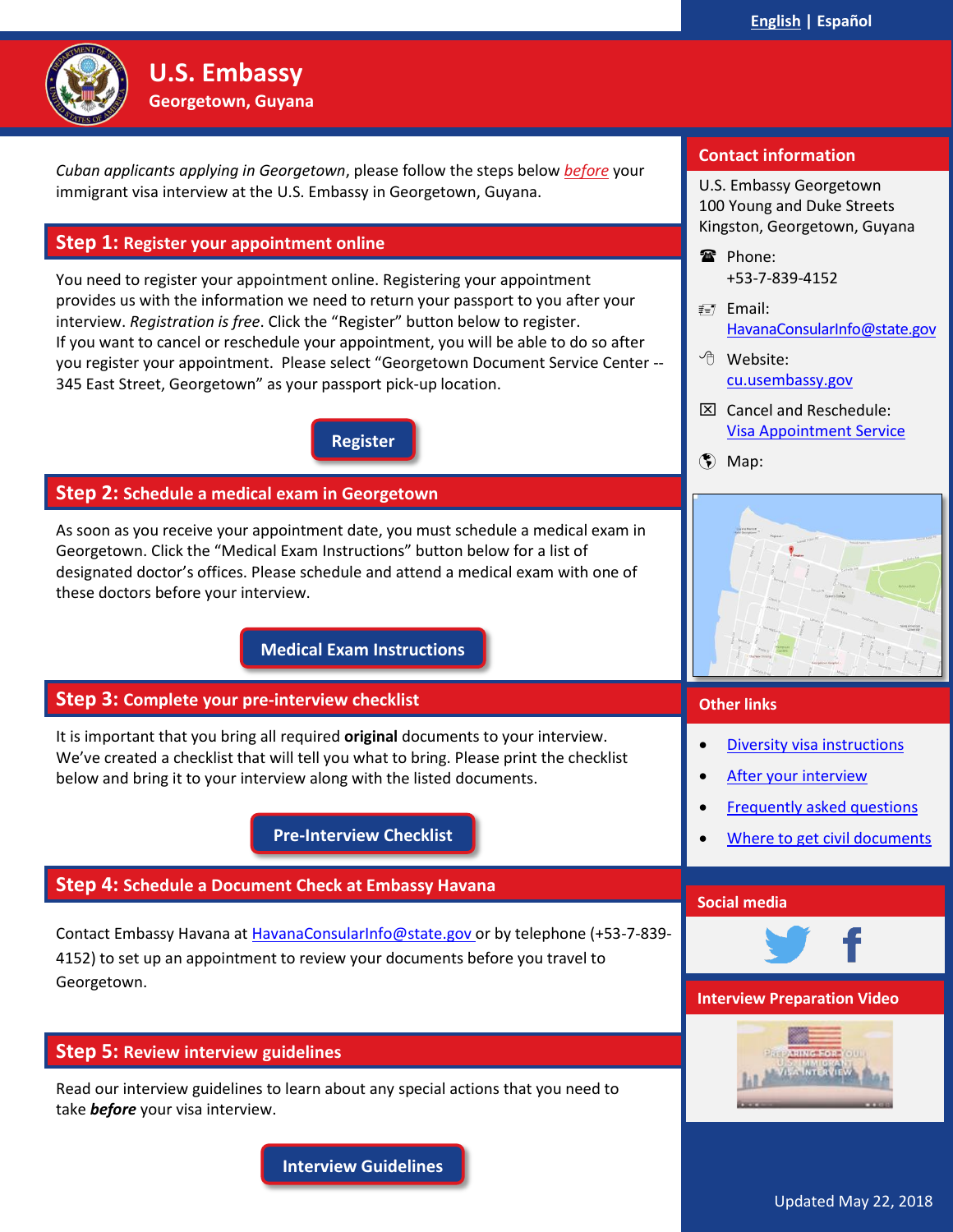# **Medical Exam Instructions**



<span id="page-1-0"></span>All immigrant visa applicants, regardless of age, require a medical examination prior to the issuance of a visa. Only a physician accredited by the U.S. Embassy can perform this exam. **It is your responsibility to schedule a medical exam with one of the doctors listed below before your visa interview** at the U.S. Embassy. Medical examination results from other physicians are not accepted.

# **Approved Physicians**

| Dr. Arya Devi Karyampudi     | Dr. Colin Roach              |
|------------------------------|------------------------------|
| St. Joseph's Mercy Hospital  | St. Joseph's Mercy Hospital  |
| 132 Parade Street            | 132 Parade Street            |
| Kingston, Georgetown         | Kingston, Georgetown         |
| Telephone: 225-4781/227-2796 | Telephone: 226-4007/653-7961 |

#### **Items to bring to your medical examination**

The doctor will need the following items to complete the medical exam forms:

- Your visa interview appointment letter,
- Your passport,
- One recently taken passport-sized color photograph of each applicant, and
- A copy of your immunization records.

Any medical examination fees, including x-ray and blood test fees, must be paid directly to the examining physician. Exams have a MAXIMUM fee of G\$8,000.00 Guyanese dollars for applicants under 15 years of age and G\$18,000.00 Guyanese dollars for applicants 15 years of age and older.

**These fees do not include the cost of any necessary vaccinations, which are subject to local pricing and availability**. The maximum cost for vaccinations is provided below.

| Maximum fee/ GY\$                                                               |
|---------------------------------------------------------------------------------|
| \$6,000 (doctor's consultation fee only, no investigation nor vaccine required) |
| \$29,000                                                                        |
| \$41,000                                                                        |
| \$45,000                                                                        |
| \$32,000                                                                        |
| \$28,000                                                                        |
| \$40,000                                                                        |
|                                                                                 |

If you have recently received a live vaccine from another source, be aware that you must wait 30 days before receiving another live vaccine. If you have any questions regarding vaccination, the panel physician's office can assist you.

Please be prepared to pay the physician's fee (including any vaccination fees) in cash (Guyanese or U.S. dollars). If the doctor refers you for further tests or consultations, you will be responsible for any additional costs incurred.

**↓ Continued on next page ↓**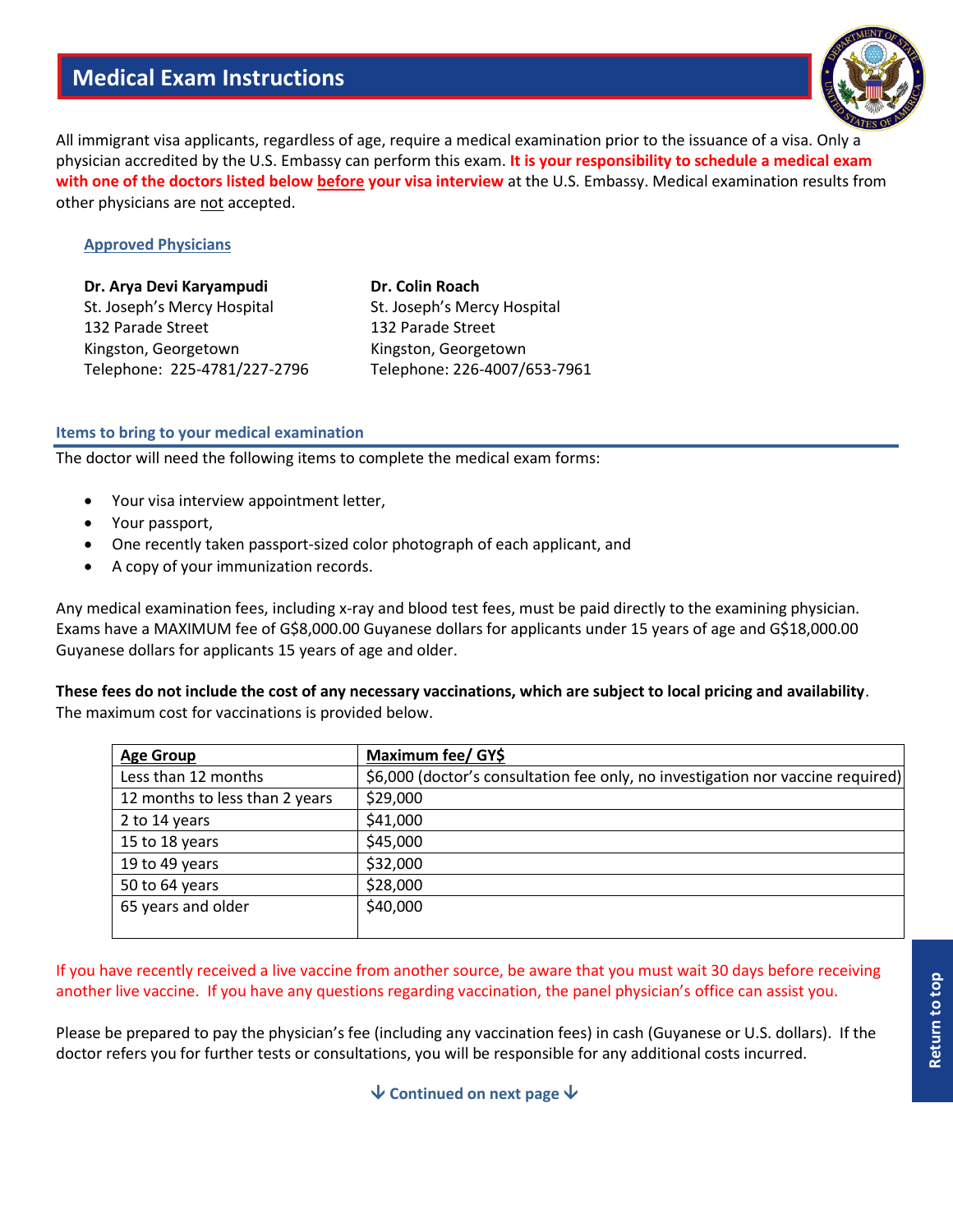# **Medical Exam Instructions**

#### **During the medical exam**

The medical examination will include a medical history review, physical examination, chest X-ray, syphilis and gonorrhea exam, and blood tests (for applicants 15 years of age or older). The United States also requires tuberculosis (TB) testing for all applicants two years of age and older. Please be prepared to discuss your medical history, medications you are taking, and current treatments you are undergoing. More information on general medical requirements for U.S. immigrants is available on the [Centers for Disease Control and Prevention Website.](http://cdc.gov/immigrantrefugeehealth/exams/medical-examination.html)

U.S. immigration law requires immigrant visa applicants to obtain certain vaccinations prior to the issuance of a visa. Current immigrant vaccination requirements are available on the [Center for Disease Control website.](http://cdc.gov/immigrantrefugeehealth/exams/ti/panel/vaccination-panel-technical-instructions.html) You can also read [Frequently Asked Questions](https://travel.state.gov/content/travel/en/us-visas/immigrate/the-immigrant-visa-process/interview/interview-prepare/medical-examination-faqs.html) about our medical examination requirements online.

#### **After the medical exam**

When your examination is completed, the doctor will provide you with exam results in a sealed envelope. **DO NOT OPEN THIS ENVELOPE**. Instead, bring it to your visa interview.

Any x-rays taken will be given to you. You **DO NOT** need to bring the x-rays to your visa interview unless you suffer from tuberculosis (TB). However, you **must** carry the x-rays with you when you travel to the United States for the first time. The medical report must be less than six months old when you enter the United States as an immigrant.

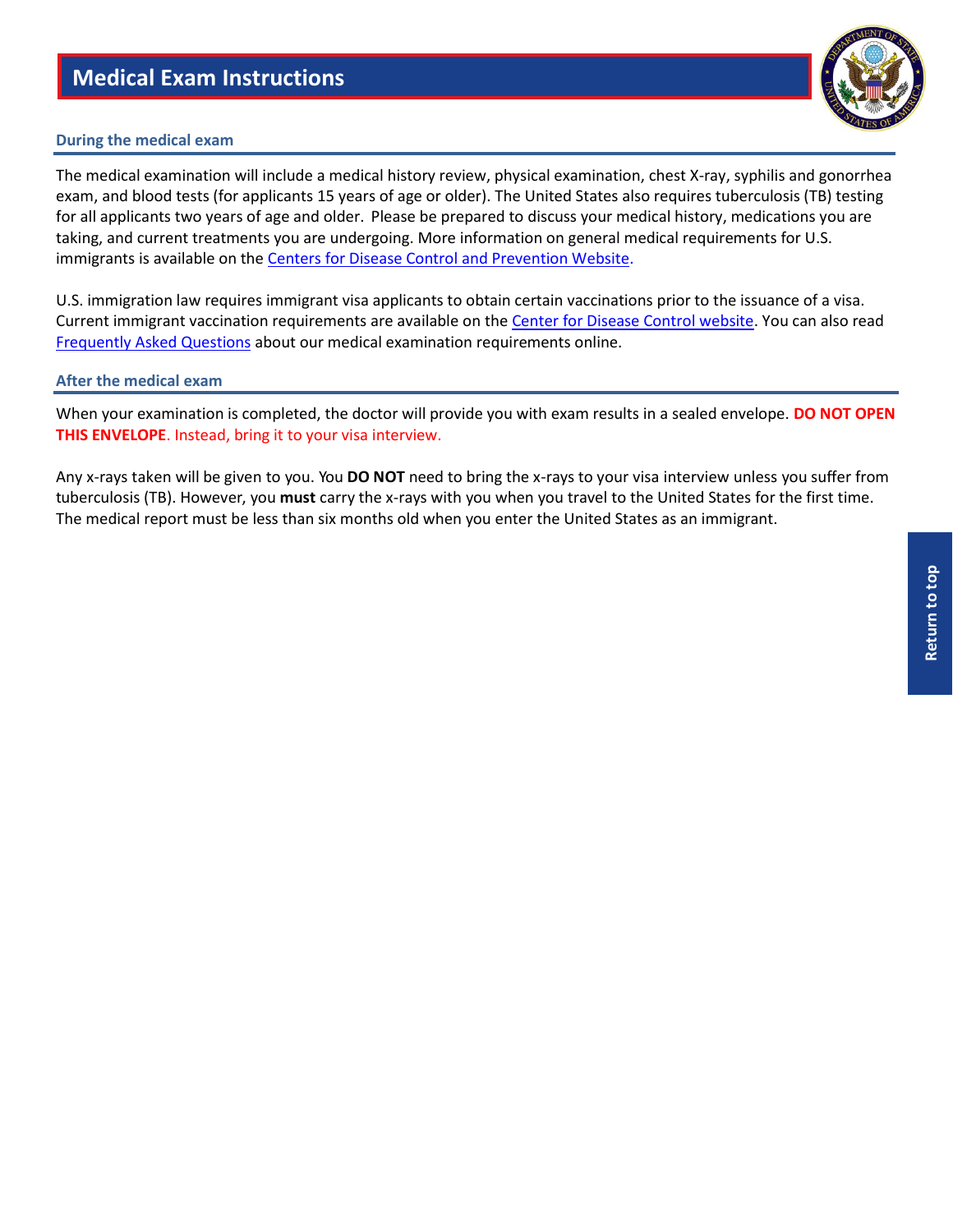# **Pre-Interview Checklist**



Return to top **[Return to top](#page-0-0)**

<span id="page-3-0"></span>

| Please use the list below to determine the items that every applicant must bring to the immigrant visa interview. Any |                                                                                                                                                                                                                                                            |  |  |  |  |
|-----------------------------------------------------------------------------------------------------------------------|------------------------------------------------------------------------------------------------------------------------------------------------------------------------------------------------------------------------------------------------------------|--|--|--|--|
|                                                                                                                       | documents that are not in either English or Spanish must be accompanied by a certified English translation:                                                                                                                                                |  |  |  |  |
|                                                                                                                       | A copy of your NVC interview letter (does not apply to Diversity Visa, fiancé(e), adoptive, or asylee/refugee applicants).                                                                                                                                 |  |  |  |  |
|                                                                                                                       | Unexpired passport valid for six months beyond your intended date of entry to the United States and a photocopy of the<br>biographic page (where your name and photo are located).                                                                         |  |  |  |  |
| $\mathbb{R}^n$                                                                                                        | Two (2) color photographs of each person applying for a visa (5 cm x 5 cm, or 2 inch x 2 inch). Please review our online<br>photo requirements. Starting November 1, 2016, eye glasses are no longer allowed in visa photos.                               |  |  |  |  |
|                                                                                                                       | Confirmation page from the Form DS-260 Application for an Immigrant Visa you submitted online at ceac.state.gov/iv.                                                                                                                                        |  |  |  |  |
|                                                                                                                       | Your original birth certificate, English translation, and a photocopy.                                                                                                                                                                                     |  |  |  |  |
|                                                                                                                       | Original or certified copies of birth certificates for all children of the principal applicant (even if he or she is not<br>accompanying).                                                                                                                 |  |  |  |  |
|                                                                                                                       | Medical examination results in a sealed envelope (if the physician gives you these results).                                                                                                                                                               |  |  |  |  |
|                                                                                                                       | Printout of your online appointment registration confirmation (Step 1).                                                                                                                                                                                    |  |  |  |  |
|                                                                                                                       | Applicants who fall into any category listed in italics below should bring these additional documents:                                                                                                                                                     |  |  |  |  |
|                                                                                                                       | For family-based visa applications:                                                                                                                                                                                                                        |  |  |  |  |
|                                                                                                                       | The appropriate Form I-864 Affidavit of Support for each financial sponsor along with a photocopy of the sponsor's IRS<br>transcript or most recent U.S. federal income tax return, and any relevant W-2s.                                                 |  |  |  |  |
|                                                                                                                       | Proof of your U.S. petitioner's status and domicile in the United States (photocopy of a U.S. passport, naturalization<br>certificate, or lawful permanent resident card).                                                                                 |  |  |  |  |
|                                                                                                                       | Evidence of the relationship between the petitioner and visa applicant (such as photographs, letters, or emails).                                                                                                                                          |  |  |  |  |
|                                                                                                                       | If you are married: Your original marriage certificate, English translation, and a photocopy.                                                                                                                                                              |  |  |  |  |
|                                                                                                                       | If you were previously married: Your original divorce or spouse's death certificate, English translation, and a photocopy.                                                                                                                                 |  |  |  |  |
|                                                                                                                       | If you are older than 16 years of age: The original police certificate from your country of current residence and countries<br>of previous residence. If these three items are all true, you must bring a more recent police certificate to the interview: |  |  |  |  |
|                                                                                                                       | 1. You are older than 16 years;<br>2. You obtained a police certificate and submitted it to NVC more than one year ago; and<br>3. You still live in the country that issued the police certificate.                                                        |  |  |  |  |
|                                                                                                                       | For employment-based visa applications: Letter from your U.S. employer dated less than one month ago.                                                                                                                                                      |  |  |  |  |
|                                                                                                                       | If you have ever been convicted of a crime: Court and criminal records, English translation, and a photocopy.                                                                                                                                              |  |  |  |  |
|                                                                                                                       | If you have served in any country's military: Military records, English translation, and a photocopy.                                                                                                                                                      |  |  |  |  |
|                                                                                                                       | If you are adopted: Adoption papers or custody documents, English translation, and a photocopy.                                                                                                                                                            |  |  |  |  |
|                                                                                                                       | If you are the petitioner's stepchild: The original marriage certificate of the petitioner and your biological parent, English<br>translation, and a photocopy along with original divorce records for any previous marriages of either parent.            |  |  |  |  |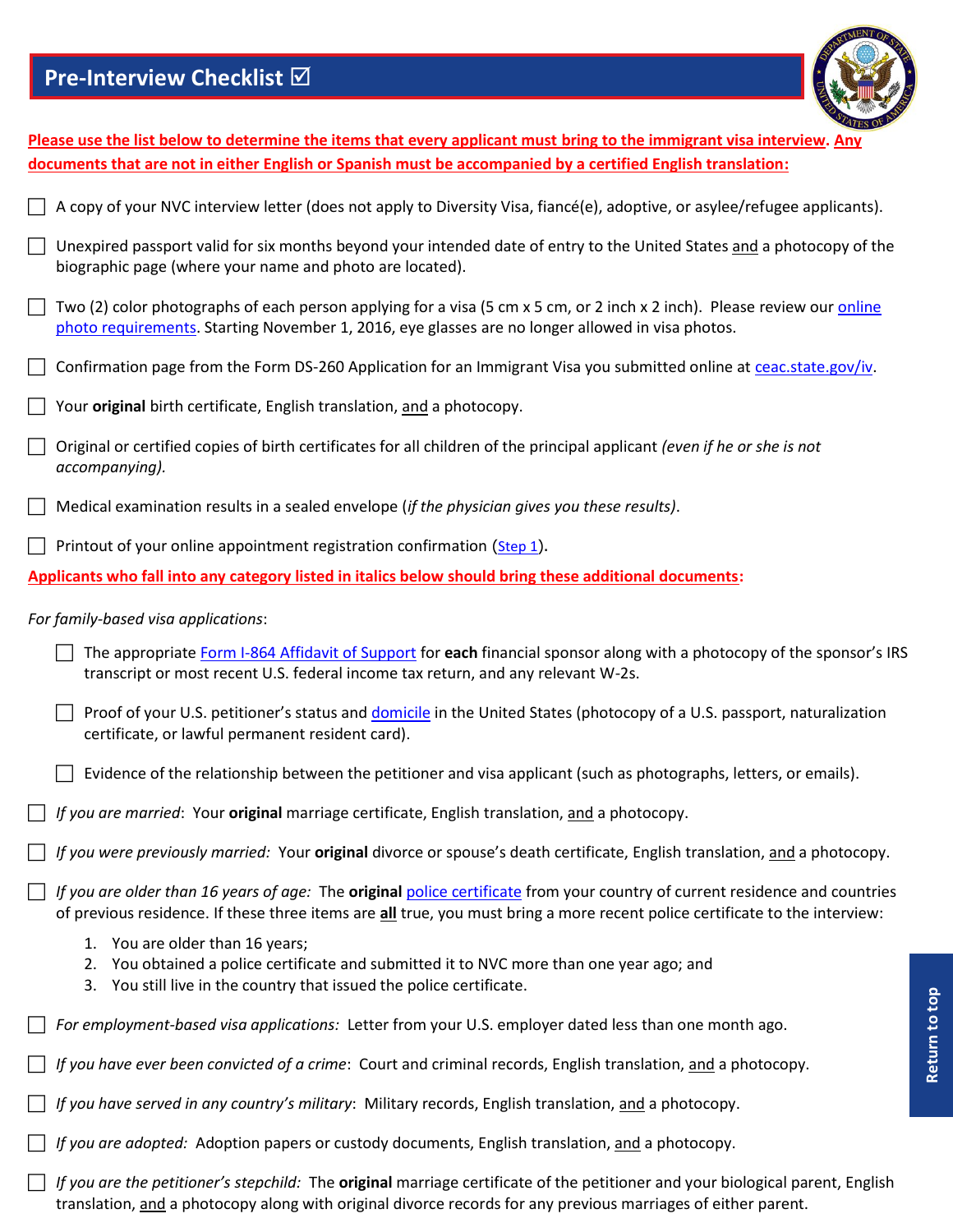

# <span id="page-4-0"></span>**Sending documents to the U.S. Embassy in Georgetown**

Please bring original documents (plus a photocopy for the consulate's files) to your visa interview. Do NOT mail documents to the embassy ahead of your interview.

# **Rescheduling or cancelling your interview**

If you are unable to attend your appointment, please go to [ais.usvisa-info.com](https://ais.usvisa-info.com/en-gy/iv/information/iv_services) to select a new appointment date. **There may be a significant wait before the next available appointment,** so please attempt to attend the date already assigned. For some family-based and employment preference visa categories, a visa became available within the month you have been scheduled by NVC. DV applicants should be aware that visas are numerically limited and must be issued by September 30 of the program year. **There is no guarantee that a visa will still be available on the date of your rescheduled interview.** Please carefully consult the [Visa Bulletin](https://travel.state.gov/content/travel/en/legal/visa-law0/visa-bulletin.html) before you request to reschedule your interview.

**Please note:** *You need to register your original NVC/KCC appointment online before you can reschedule it. Rescheduling is only possible on a date after your assigned appointment.*

# **Security screening procedures**

All visitors to the U.S. Embassy in Georgetown must follow certain security procedures. Any visitor who declines to be screened by U.S. Embassy security personnel will be unable to enter the embassy. No large bags will be allowed into the embassy. Only a small lady's handbag and/or a plastic bag containing your application-related papers are allowed. To avoid delaying your entry and that of those in line behind you, please bring only what is required for your interview.

# **Accompanying persons**

Attorneys are **not** permitted to accompany clients into the waiting room or to their interview. The following persons may accompany a visa applicant to their interview:

- Interpreter: Applicants may bring ONE interpreter if they do not speak English well enough to participate in an interview.
- Special Needs Visitors: Applicants may bring ONE person to help if they are elderly or disabled.
- Minors: Anyone accompanying a minor child who is not a parent must have written consent from the petitioner or parent to accompany the child.
- Petitioners: The petitioner may attend only for IR1, F2A, and K1 visa applicants.

# **Immigrant visa fees**

If you have not paid all required fees to either the National Visa Center or via the appointment website, please be prepared to pay these fees on the day of your interview.

All fees may be paid in either U.S. dollars or Guyana dollars equivalent. The embassy accepts most Visa, Mastercard, American Express, Novus/Discover and Diners credit cards. *Please note that if you are found ineligible to receive a visa, the application fee cannot be refunded*. A complete list of fees can be found on ou[r Fees for Visa Services webpage.](https://travel.state.gov/content/travel/en/us-visas/visa-information-resources/fees/fees-visa-services.html)

# **Do not make travel plans**

If your visa is approved, we will keep your passport at the embassy while we prepare your immigration packet and print a visa for your passport. We will return your passport to you later via an offsite courier service center.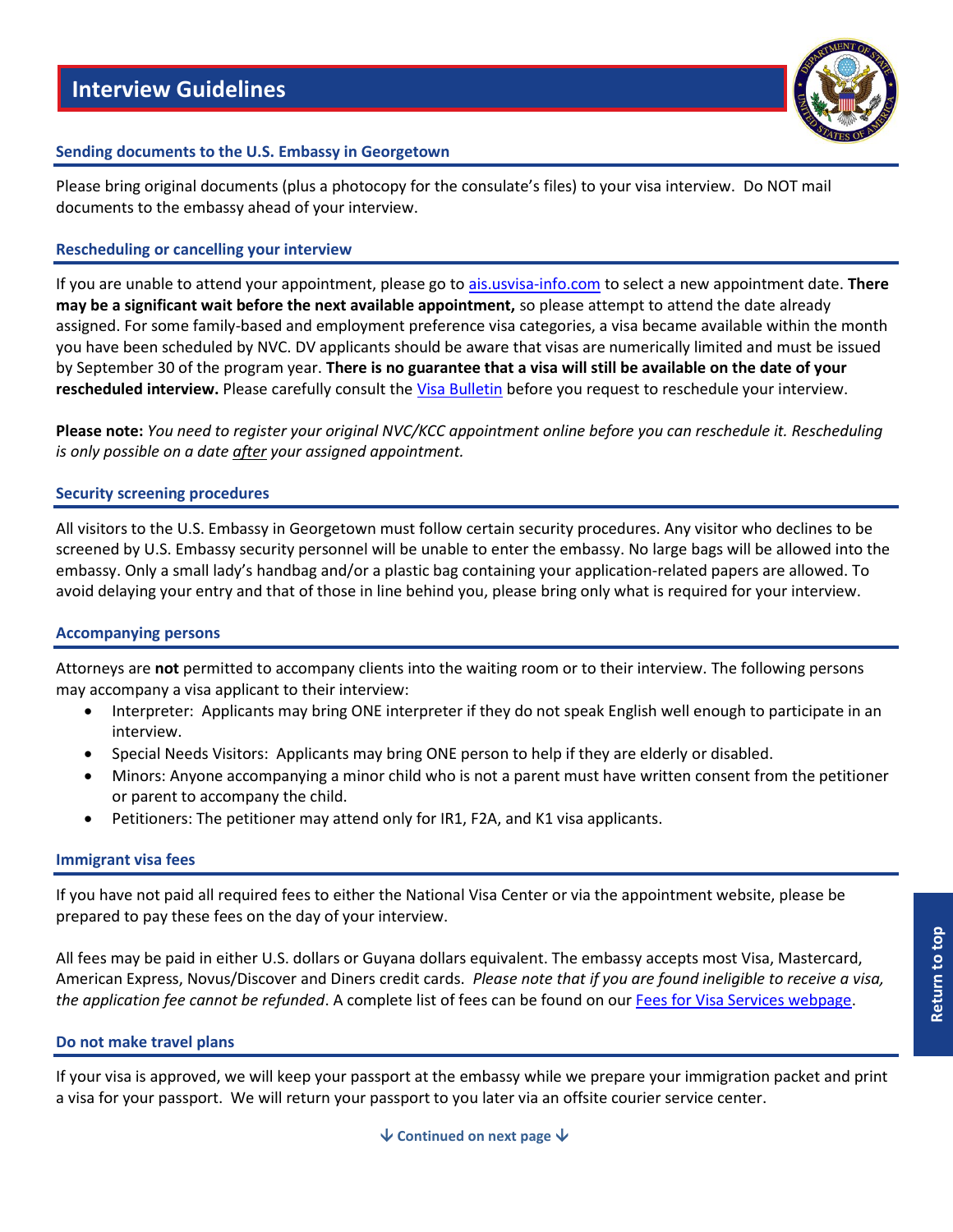# **After Your Interview**



<span id="page-5-0"></span>A consular officer can make a decision on a visa application only after reviewing the formal application and interviewing the applicant. *There is no guarantee that you will receive a visa.* Do not sell your house, car or property, resign from your job or make non-refundable flight or other travel arrangements until you have received your immigrant visa.

# **If more information is needed**

Sometimes a consular officer is unable to make a decision on a visa application because he/she needs to review additional documents or the case requires further administrative processing. *When additional documents are requested,* the consular officer will give you a refusal letter that asks you to submit additional documents. The letter will include instructions on how to send those documents to the embassy.

*Administrative processing* takes additional time after the interview. Most administrative processing is resolved within 60 days. However, the timing varies based on the circumstances of each case. Before inquiring about the status of administrative processing, please wait **at least** 60 days after your interview.

# **What happens after visa approval**

**Passport, Visa, and Sealed Immigrant Packet** – We will place your immigrant visa on a page in your passport. Please review your visa to make sure there are no spelling errors. We will also give you a sealed envelope containing documents that you must give to U.S. immigration authorities when you arrive in the United States for the first time. *Do not open this envelope. You must carry it with you; do not put it in your checked luggage.* If you receive X-rays during your medical examination, carry those with you and give them to the U.S. immigration authorities, if required.

**USCIS Immigrant Fee** – All individuals who are issued immigrant visas overseas must **pay an [Immigrant Fee](https://uscis.gov/file-online/uscis-immigrant-fee)** to U.S. Citizenship and Immigration Services (USCIS) *prior to traveling* to the United States. This fee is for processing your residency status and printing your Permanent Resident Card. The only people exempt from paying this fee are: children entering the United States under the Hague Process, returning residents, and people traveling on a fiancé(e) (K) visa.

**When You Should Travel** – You must enter the United States *before* the expiration date on your visa, which is usually six months from the date of your medical exam. Your visa cannot be extended and all fees are nonrefundable. The principal applicant must enter **before or at the same time** as other family members with visas. Unless they are eligible for benefits under the Child Status Protection Act, children who are issued a visa before turning 21 years of age must enter the United States **before** their 21<sup>st</sup> birthday to avoid losing their immigrant status.

**Getting a Green Card** – Your Form I-551 Permanent Resident Card, also known as a green card, will be automatically mailed to the address in the United States that you write in your visa application form. This is a very important document that proves you have permission to reside in the United States. *If you plan to travel outside the U.S. before your green card arrives*: Please consult [USCIS's](https://uscis.gov/i-9-central/temporary-i-551-stamps-and-mrivs) and [CBP's](https://cbp.gov/travel/us-citizens/know-before-you-go/your-trip) websites for rules about what documents you need to re-enter the country. We also recommend you check with the airline to ensure you are in compliance with their rules. *Once your card is issued, you should not stay outside of the United States for more than one year. If you do, you will lose your status as a Lawful Permanent Resident.*

**Children's Issues** – In the United States, children are required to have certain vaccinations before they can enroll in school. We recommend that you bring your child's complete vaccination records with you to the United States. If your child is adopted, you have full custody as a result of a divorce, or you share custody with another parent, you should bring a copy of all applicable adoption or custody papers from the authoritative court in your home country. You will need these papers (translated into English) for issues such as school enrollment, medical care, and eventual citizenship.

**Information for New Immigrants** – Please visit the USCIS web page for helpful information on moving to the United States. You can read their publication ["Welcome to the United States: A Guide for New Immigrants"](https://uscis.gov/tools/settling-us/welcome-united-states) online.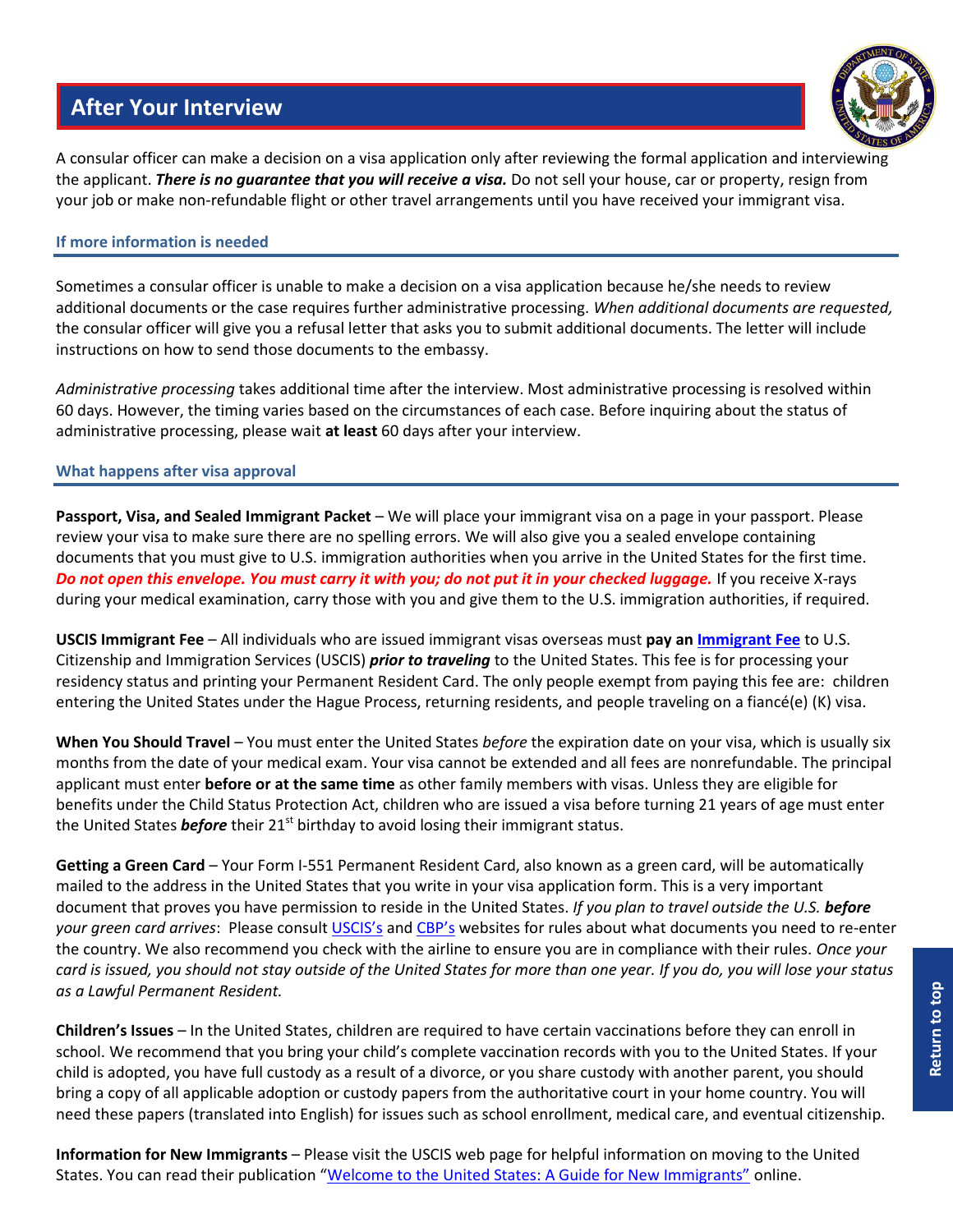# **Diversity Visa Applicants – Additional Information**

<span id="page-6-0"></span>If you are interviewing for a Diversity Visa (DV), all of the above instructions apply to you. Please schedule and attend a [medical examination](#page-1-0) prior to your visa interview; enroll in the require[d courier service;](#page-0-0) and gather the required documents.

*Below are additional instructions that apply only to DV applicants.* 

# **Bring to your DV interview**

In addition to the documents listed on the [Pre-Interview Checklist](#page-3-0) in this package, DV applicants should also bring the following items to your visa interview:

**Appointment information printed from the "Entrant Status Check" on the [E-DV website.](http://dvlottery.state.gov/)** 

 Documents with English translations showing that you have either a qualifying high school education **OR** two (2) years of qualifying work experience in the five (5) years immediately prior to application (for the principal applicant only; more information is available on ou[r Diversity Visa Process webpage\)](https://travel.state.gov/content/travel/en/us-visas/immigrate/diversity-visa-program-entry/diversity-visa-if-you-are-selected/diversity-visa-confirm-your-qualifications.html).

Payment in cash of the \$330 Diversity Visa Application Fee for each DV applicant.

# **Review your DV Lottery entry**

Prior to your visa interview, we recommend that you review the data on your initial E-DV entry. On your initial E-DV application, you must have correctly entered your marital status. If you are legally married you must have listed your spouse, even if you are currently separated from him/her (unless your spouse is a U.S. citizen or Lawful Permanent Resident).

Additionally, you must have listed ALL of your living children who are unmarried and under 21 years old. This includes your natural children, your spouse's children, or children you have formally adopted in accordance with the laws of your country.

*Failure to have listed an existing spouse or children at the time of your entry in the Diversity Visa lottery will result in the denial of your visa and visas for your family.* Any fees paid to the U.S. government in support of your visa application(s) are nonrefundable. If you failed to include a child who had already been born, or a spouse to whom you were married when you entered the lottery, you should not proceed with the visa application. You can review the eligibility requirements on our [Diversity Visa Process webpage.](https://travel.state.gov/content/travel/en/us-visas/immigrate/diversity-visa-program-entry/diversity-visa-if-you-are-selected/diversity-visa-confirm-your-qualifications.html)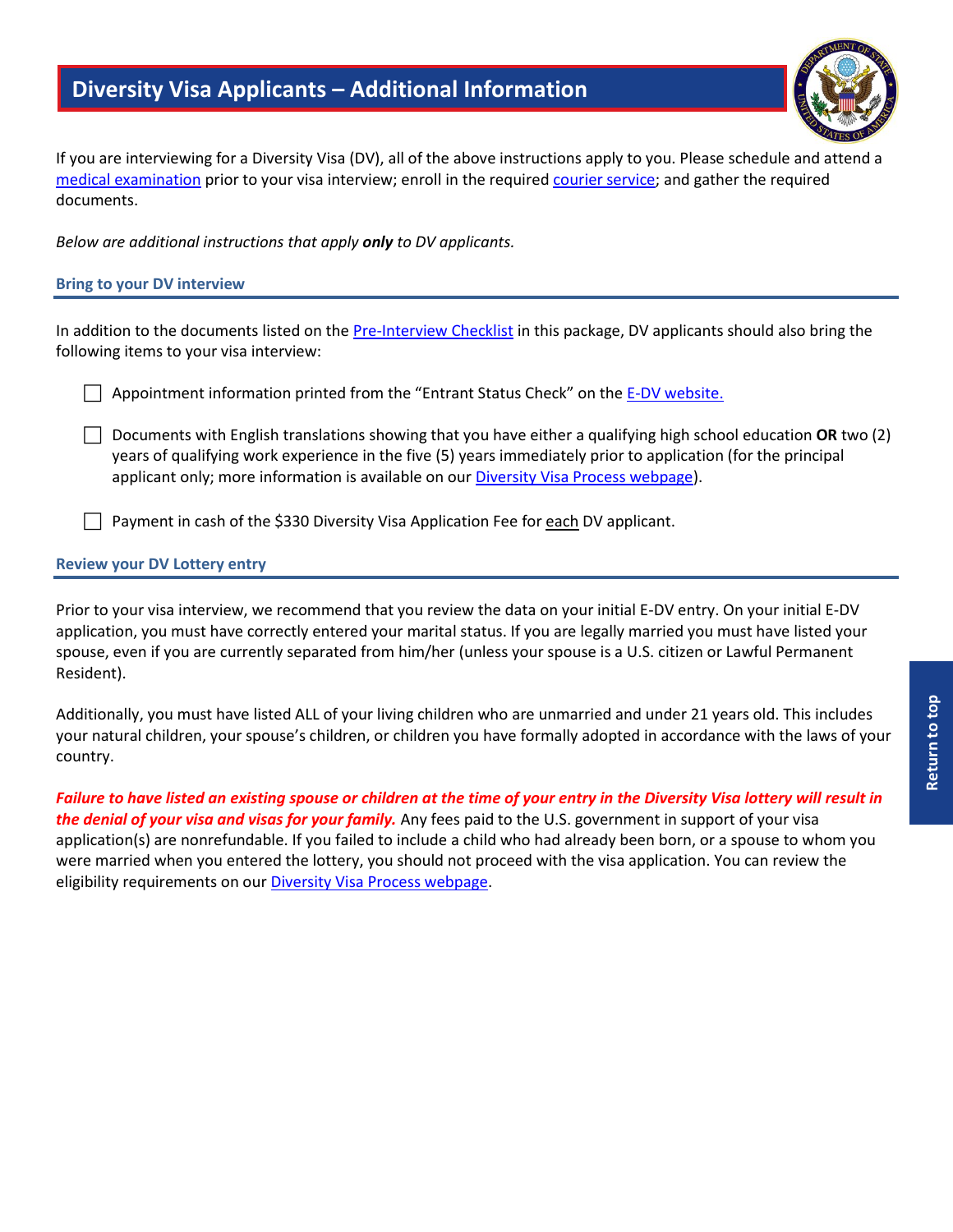<span id="page-7-1"></span><span id="page-7-0"></span>

# **Embajada de Estados Unidos**

**Georgetown, Guyana**

*Para residentes de Cuba aplicando en Georgetown*, por favor siga estos pasos *antes* de su entrevista para la visa de inmigrante en la Embajada de Estados Unidos en Georgetown, Guyana.

# <span id="page-7-2"></span>**Paso 1: Registre su cita en línea**

Usted necesita registrar su cita en línea *antes* de asistir a su entrevista. Registrando su cita nos da la información que necesitamos para enviarle su pasaporte luego de su entrevista. *El registro no tiene ningún costo.* Haga click en el botón "Registrar" a continuación para registrarse. Seleccione "Georgetown Document Service Center-345 East Street, Georgetown" como el lugar donde recogerá su pasaporte.

> **[Regístrese](https://ais.usvisa-info.com/en-gy/iv/information/iv_services) [Regístrese](https://ais.usvisa-info.com/es-co/iv/information/iv_serviceshttps:/ais.usvisa-info.com/es-co/iv/information/iv_services)**

# **Paso 2: Programe su examen médico en Georgetown**

Tan pronto reciba la fecha de su cita, usted debe programar su examen médico en Georgetown. Haga click en el botón "Instrucciones para Examen Médico" a continuación para ver la lista de médicos autorizados. Por favor programe y asista a su cita médica con uno de estos doctores antes de su entrevista.

**[Instrucciones para Examen Médico](#page-8-0)**

# **Paso 3: Complete los requisitos para su entrevista**

**[M1M](#page-8-0)**

Es importante que traiga a su entrevista todos los documentos **originales** requeridos. Hemos elaborado una lista detallada de lo que debe traer. Por favor imprima la lista a continuación y tráigala a su entrevista junto con los documentos.

**[Requisitos para la entrevista](#page-10-0)**

**Paso 4: Programe una cita para revisar sus documentos en la Embajada de los Estados Unidos en La Habana**

Contacte a la Embajada de Estados Unidos en La Habana: [HavanaConsularInfo@state.gov](mailto:HavanaConsularInfo@state.gov) o al teléfono (+53-7-839-4152) para programar una cita y revisar sus documentos antes de viajar a. Georgetown.

# **Paso 5: Revise la guía de entrevista**

Lea nuestra guía de entrevista para conocer más sobre alguna acción especial que necesite realizar *antes* de su entrevista.

**Guía [de entrevista](#page-12-0)**

# **Información de contacto**

Embajada de Estados Unidos 100 Young and Duke Streets Kingston, Georgetown, Guyana

- Teléfono: +53-7-839-4152
- Correo Electrónico: [HavanaConsularInfo@state.gov](mailto:HavanaConsularInfo@state.gov)
- <sup>1</sup>① Sitio Web: [cu.usembassy.gov](https://cu.usembassy.gov/)
- $\boxtimes$  Cancelar y Reprogramar: [Servicio de Programación](https://ais.usvisa-info.com/en-gy/iv/information/iv_services)  [de Citas](https://ais.usvisa-info.com/en-gy/iv/information/iv_services)
- (\*) [Mapa:](https://www.google.com/maps/place/Embassy+of+the+United+States/@6.8231661,-58.1633138,17z/data=!3m1!4b1!4m5!3m4!1s0x8dafef13c5000001:0x47e7aa4bca78ab3a!8m2!3d6.8231608!4d-58.1611251)



# **Otros vínculos**

- **Instrucciones Visas de** [Diversidad](#page-15-0)
- [Después de su entrevista](#page-13-0)
- [Preguntas frecuentes](https://travel.state.gov/content/travel/en/us-visas/inmigracion/cita-de-entrevista-y-preparacion.html)
- [Dónde obtener documentos](https://travel.state.gov/content/travel/en/us-visas/Visa-Reciprocity-and-Civil-Documents-by-Country/Cuba.html)  [civiles](https://travel.state.gov/content/travel/en/us-visas/Visa-Reciprocity-and-Civil-Documents-by-Country/Cuba.html)

#### **Redes Sociales** [Colombian Document Guide](https://travel.state.gov/content/visas/en/fees/reciprocity-by-country/CO.html)



**Video de preparación de la entrevista**

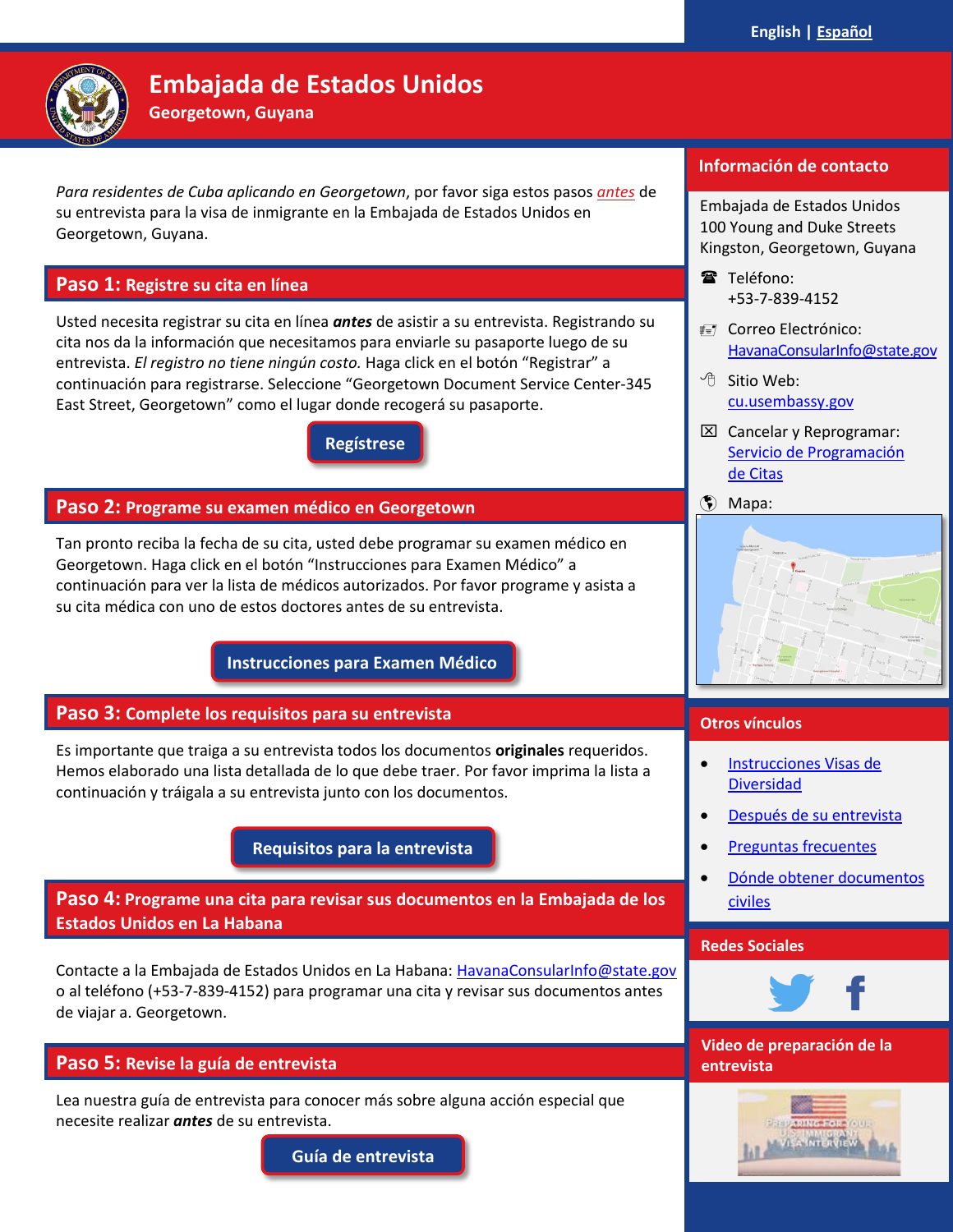<span id="page-8-0"></span>Todos los solicitantes de visa de inmigrante, sin importar la edad, necesitan un examen médico antes de obtener una visa. Únicamente los doctores acreditados por la Embajada de Estados Unidos pueden realizar este examen. **Es su responsabilidad programar un examen médico con uno de los doctores mencionados a continuación, antes de su entrevista para la solicitud de la visa en la Embajada.** Los exámenes médicos de otros doctores no serán aceptados**.**

# **Médicos Aprobados**

| Dr. Arya Devi Karyampudi     |  |  |
|------------------------------|--|--|
| St. Joseph's Mercy Hospital  |  |  |
| 132 Parade Street            |  |  |
| Kingston, Georgetown         |  |  |
| Telephone: 225-4781/227-2796 |  |  |

**Dr. Colin Roach** St. Joseph's Mercy Hospital 132 Parade Street Kingston, Georgetown Telephone: 226-4007/653-7961

# **Requisitos para su examen médico**

El doctor necesita los siguientes requisitos para completar los formularios médicos:

- La carta con la confirmación de su entrevista para la visa
- Su pasaporte válido
- Cuatro (4) fotografías tamaño 5x5 cms, a color y tomadas recientemente
- Una copia de su certificado de vacunas
- Una copia de su historia médica

Todos los pagos para los exámenes médicos, incluidos los de rayos X y análisis de sangre, deben pagarse directamente al médico examinador. Los exámenes tienen una tarifa MÁXIMA de G8,000.00 dólares guyaneses para los solicitantes menores de 15 años y G\$18,000.00 dólares guyaneses para los solicitantes de 15 años o más.

Estas tarifas no incluyen el costo de vacunas que le sean necesarias, estas están sujetas a precios y disponibilidad locales. El costo máximo para las vacunas se proporciona a continuación.

| Edad                          | Tarifa máxima / GY \$ |
|-------------------------------|-----------------------|
| De 12 meses a menos de 2 años | \$29,000              |
| $2a14a\tilde{a}$              | \$41,000              |
| 15 a 18 años                  | \$45,000              |
| 19 a 49 años                  | \$32,000              |
| 50 a 64 años                  | \$28,000              |
| 65 años a más                 | \$40,000              |

Si recientemente recibió una vacuna en otro establecimiento, tenga en cuenta que debe esperar 30 días antes de recibir una vacuna nueva. Si tiene alguna pregunta sobre la vacunación, la oficina del panel médico puede ayudarlo.

Por favor esté preparado para pagar la tarifa del médico (incluidas las tarifas de vacunación) en efectivo (dólares guyaneses o de los EE. UU.). Si el médico le solicita exámenes o consultas adicionales, usted será responsable de los costos adicionales efectuados.

**Continúa en la siguiente página**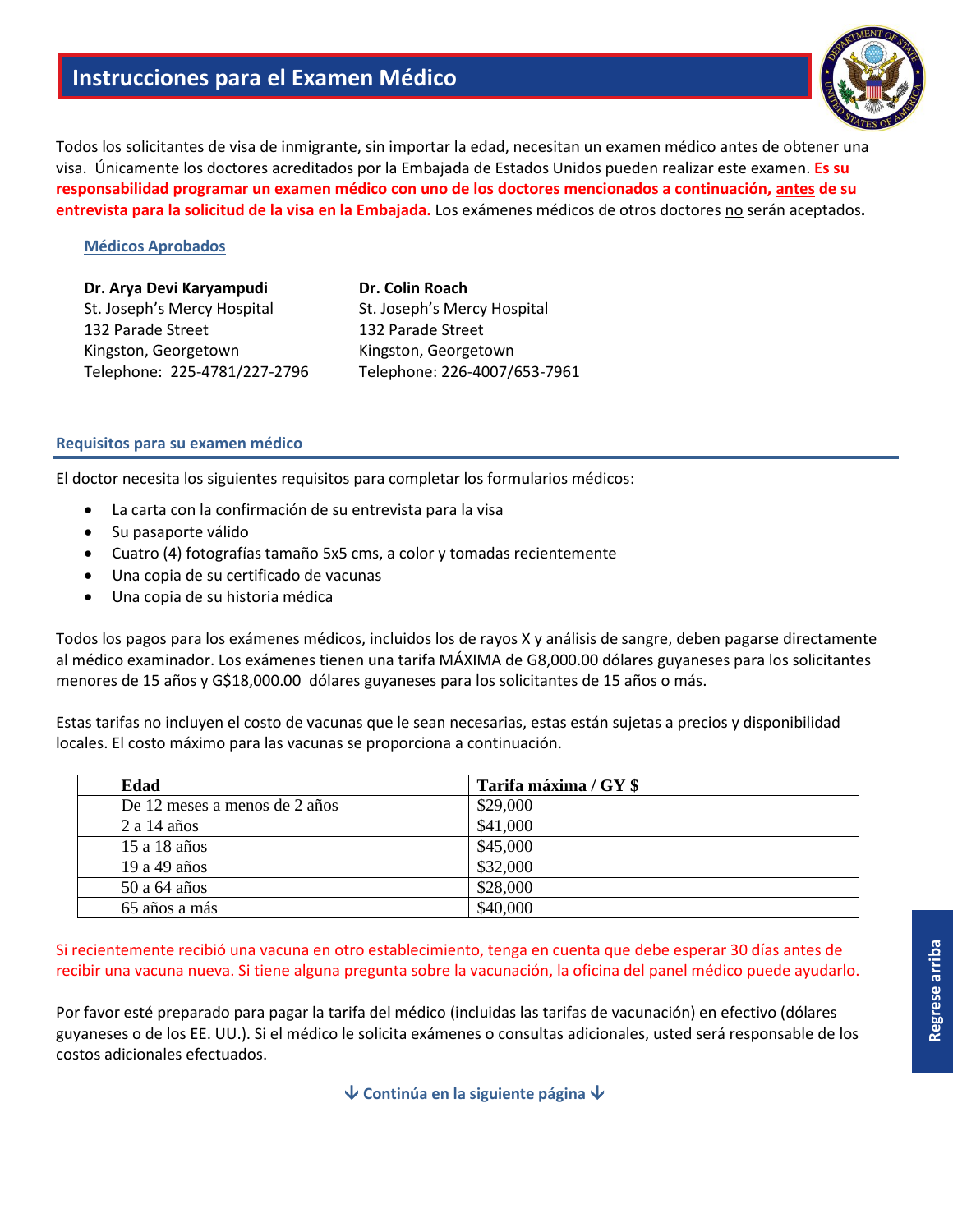# **Durante el examen médico**

El examen médico incluirá una revisión de su historial médico, examen físico, radiografía de tórax, examen de sífilis y gonorrea, y prueba de sangre (para solicitantes mayores de 15 años). Estados Unidos requiere también una prueba de tuberculosis (TB) para los solicitantes mayores de 2 años. Por favor vaya preparado para responder sobre su historial médico, medicamentos que esté tomando y tratamientos que esté siguiendo. Más información sobre los requisitos médicos para nuevos inmigrantes está disponible aquí: [Centro para el Control y la Prevención de Enfermedades.](http://cdc.gov/immigrantrefugeehealth/exams/medical-examination.html)

Las leyes de inmigración de los EE.UU. requieren que los solicitantes de visa de inmigrante tengan ciertas vacunas antes de la obtención de la visa. La lista actual de vacunas para inmigrantes se encuentra [aquí.T](http://cdc.gov/immigrantrefugeehealth/exams/ti/panel/vaccination-panel-technical-instructions.html)ambién puede leer las Preguntas Frecuentes sobre los requisitos para el examen médico, disponibles [aquí.](https://travel.state.gov/content/travel/en/us-visas/inmigracion/el-proceso-de-visa-de-inmigrante/entrevista/prepararse-para-la-entrevista/preparacion-para-la-entrevista-examen-medico-preguntas-frecuentes.html)

# **Después del examen médico**

Cuando usted haya terminado sus exámenes, el doctor le entregará su informe en un sobre cerrado. **NO ABRA ESTE SOBRE.** Tráigalo a su entrevista.

Las radiografías tomadas le serán entregadas a usted. Usted **NO** necesita traer las radiografías a su entrevista a menos que sufra de tuberculosis (TB). Sin embargo, **debe** llevarlas con usted cuando viaje a Estados Unidos por primera vez. El informe médico debe tener menos de 6 meses cuando usted entre a los EE.UU. como inmigrante.

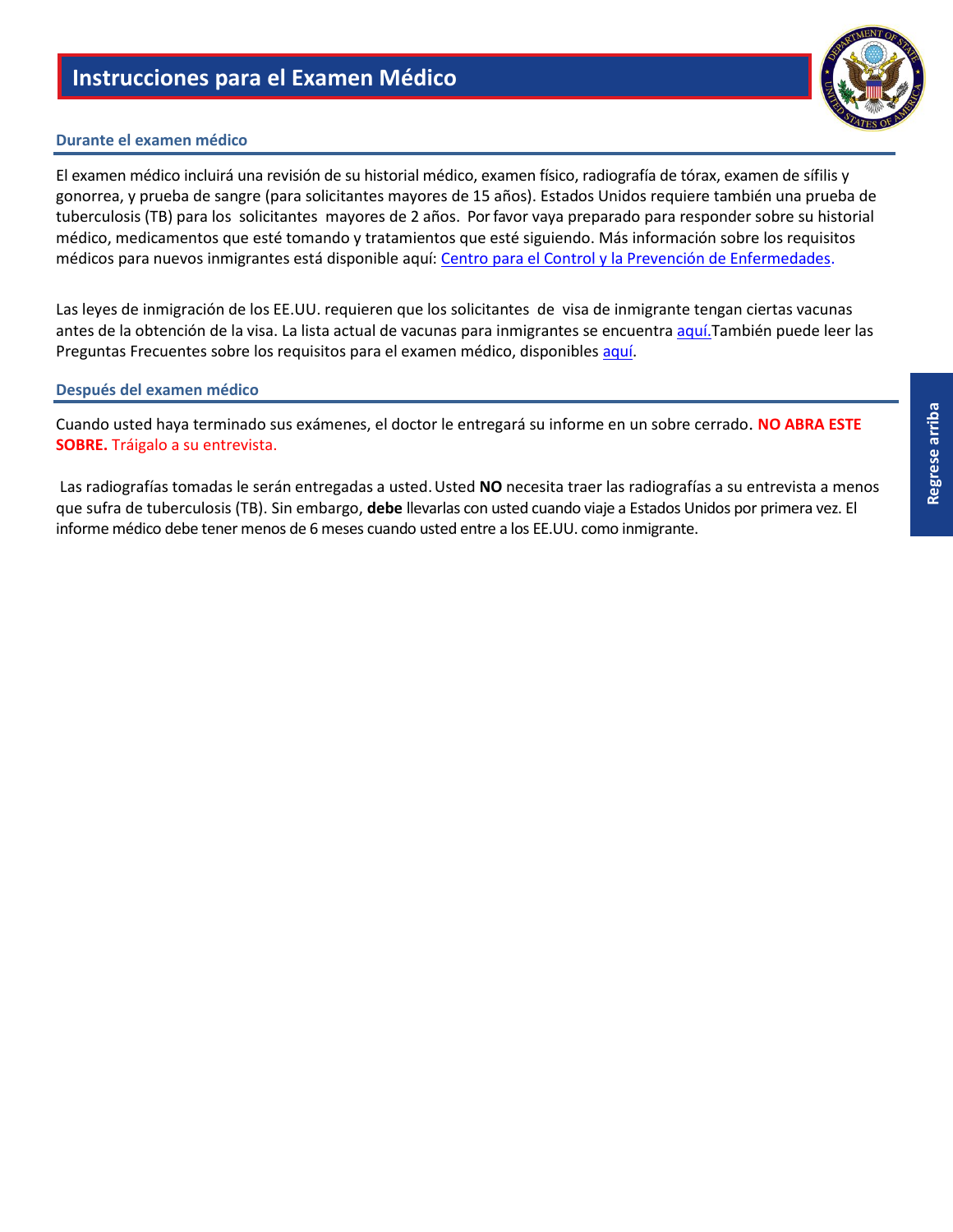# **Requisitos para la Entrevista**



<span id="page-10-0"></span>

| Por favor use la lista a continuación para conocer los documentos que todo solicitantedebe traer a su entrevista para la visa                                                                                                                                                    |  |  |
|----------------------------------------------------------------------------------------------------------------------------------------------------------------------------------------------------------------------------------------------------------------------------------|--|--|
| de inmigrante. Cualquier documento que no esté en Inglés o Español debe estar acompañado de una traducción al Inglés                                                                                                                                                             |  |  |
| certificada:                                                                                                                                                                                                                                                                     |  |  |
| Carta del NVC con la confirmación de su cita (no aplica para visas de diversidad, novio, adopciones, refugiado/asilo).                                                                                                                                                           |  |  |
| Pasaporte con vigencia mínima de seis (6) meses y una fotocopia de la página biográfica (con su nombre y foto).                                                                                                                                                                  |  |  |
| Dos (2) fotografías a color tamaño 5x5 cms. Favor revise nuestros Requisitos de fotos. A partir del 01 de Noviembre 2016, ya<br>$\perp$<br>no se permitirá el uso de gafas en las fotos de visa.                                                                                 |  |  |
| Página de confirmación del Formulario DS-260 que completó en línea en ceac.state.gov/iv.                                                                                                                                                                                         |  |  |
| Registro Civil de Nacimiento original con su traducción y una fotocopia.                                                                                                                                                                                                         |  |  |
| Copias originales o certificadas de los certificados de nacimiento para todos los niños del solicitante principal (incluso si él o<br>П<br>ella no está acompañando).                                                                                                            |  |  |
| Resultados de los Exámenes Médicos en sobre sellado (si el doctor le entregó los resultados).                                                                                                                                                                                    |  |  |
| Impresión de la confirmación del registro de su cita en línea. (Paso 1)                                                                                                                                                                                                          |  |  |
| Los solicitantes dentro de las categorías a continuación deben traer los siguientes documentos adicionales:                                                                                                                                                                      |  |  |
| Peticiones hechas por un familiar:                                                                                                                                                                                                                                               |  |  |
| Formulario I-864 (Declaración Jurada De Patrocinio Económico) de cada fiador junto con una copia o reporte de pago al<br>IRS o la más reciente declaración de impuestos federales W-2.                                                                                           |  |  |
| Prueba de estatus legal del reclamante (copia del pasaporte americano, certificado de naturalización o tarjeta de<br>residencia) y pruebas de tener un domicilio en Estados Unidos.                                                                                              |  |  |
| Evidencia de la relación entre el reclamante y el solicitante (fotografías, cartas o correos electrónicos).                                                                                                                                                                      |  |  |
| Si usted es casado: Registro Civil de Matrimonio original, traducción al inglés y una fotocopia.                                                                                                                                                                                 |  |  |
| Si usted estuvo casado anteriormente: Certificado original de Divorcio o Certificado de Defunción, traducción al inglés y una<br>fotocopia.                                                                                                                                      |  |  |
| Si usted tiene 16 años o más: El Certificado de Policía original de su país de residencia actual y de los países en donde usted<br>haya residido previamente. Si las siguientes tres preguntas son todas verdaderas, usted debe traer el Certificado de Policía<br>más reciente: |  |  |
| 1. Tiene más de 16 años;<br>2. Usted obtuvo un Certificado de Policía hace más de un año; y                                                                                                                                                                                      |  |  |

3. Usted aún vive en el país que expidió su Certificado de Policía

*Peticiones hechas por un empleador:* Carta de su empleador en EE.UU. emitida no más de un mes atrás.

**Continúa en la siguiente página**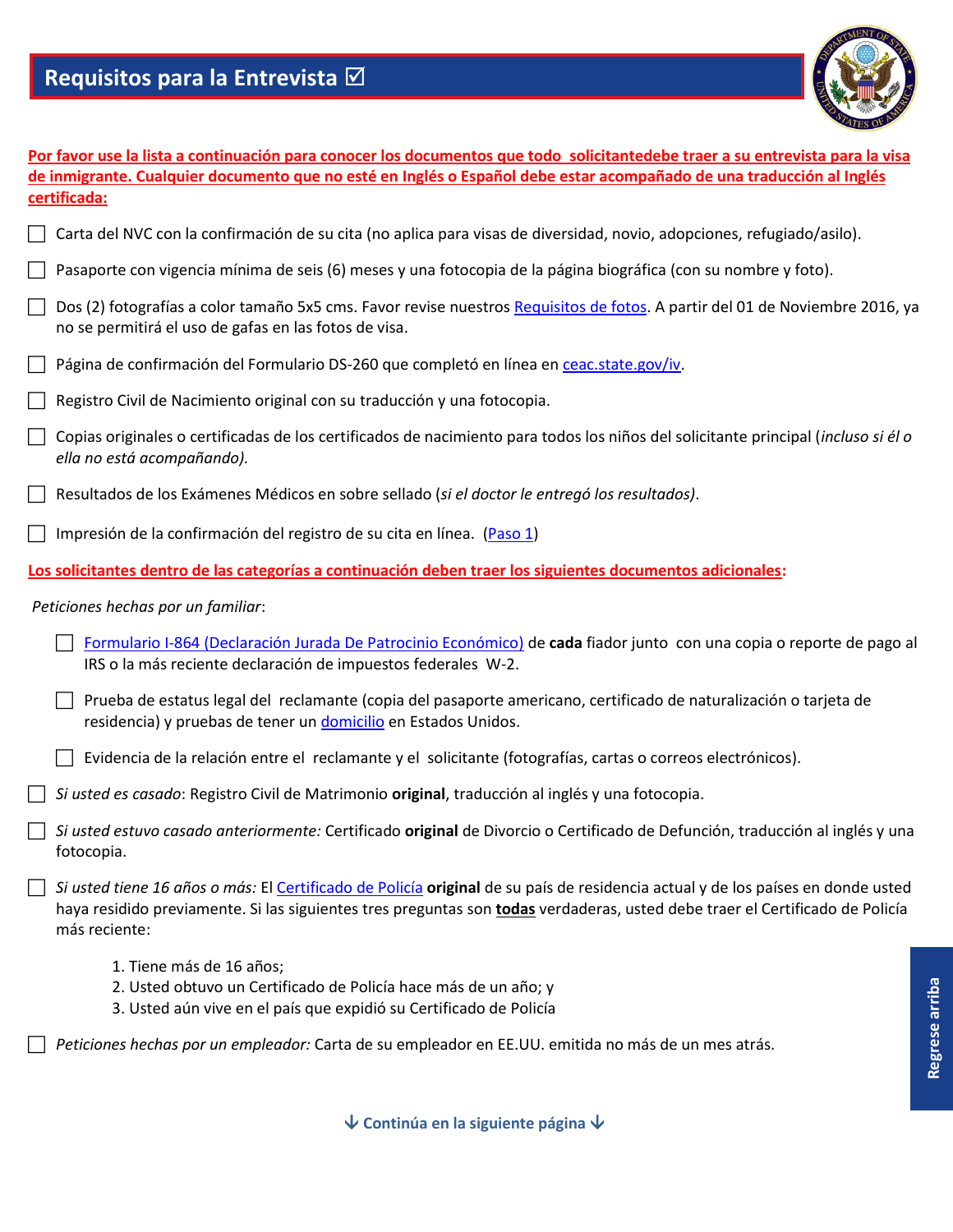# **Requisitos para la Entrevista**



- *Si alguna vez ha sido condenado por un crimen:* traiga los expedientes judiciales, documentos de la corte y cualquier documento soporte de antecedentes judiciales, traducción al inglés y una fotocopia.
- *Si usted ha servido en el ejército de cualquier país:* registro militares, traducción al inglés y una fotocopia.
- *Si se trata de un caso de adopción: Documentos* de la adopción o custodia traducidos al inglés, y una fotocopia.
- *Si se trata de un caso de hijastro: el* Registro Civil de Matrimonio **original** del reclamante traducido al inglés y una fotocopia junto con los certificados originales de divorcio de matrimonios anteriores de cualquiera de los padres.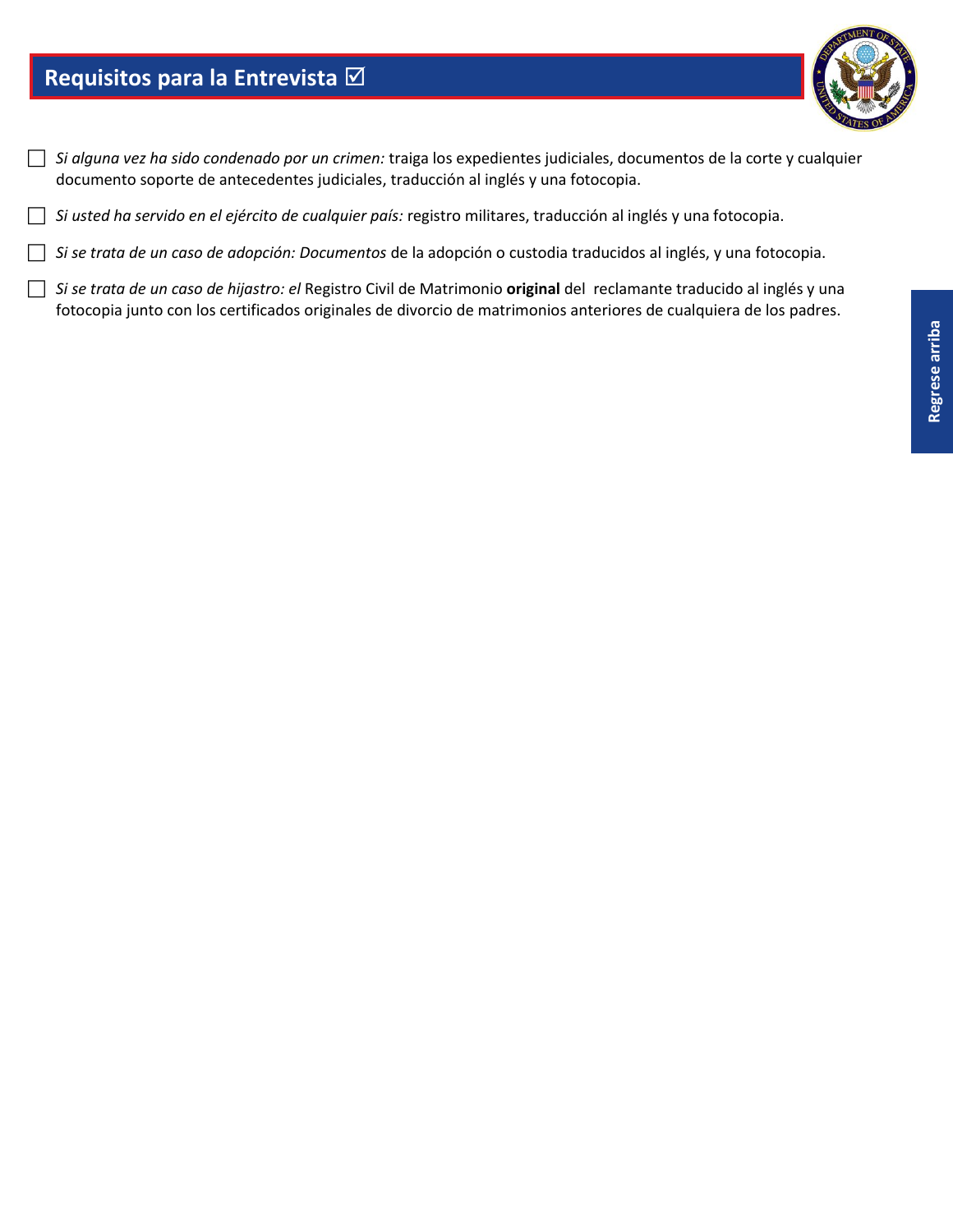

# <span id="page-12-0"></span>**Envío de documentos a la Embajada de Estados Unidos en Georgetown**

Usted debe traer a su entrevista documentos originales y una fotocopia para los archivos de la embajada.NO nos envíe documentos originales antes de su entrevista.

# **Reprogramar o cancelar su entrevista**

Si no puede asistir a su entrevista, favor visite [ais.usvisa-info.com](https://ais.usvisa-info.com/es-gy/iv/information/iv_services) para programar un nuevo día de cita. **Puede haber una espera significativa antes de la siguiente cita disponible,** por favor intente asistir a su cita programada. Para ciertas categorías de visa de petición familiar y trabajo, una visa está siendo asignada para el mes cuando el NVC le programó su cita. Los solicitantes de visas de diversidad (DV) deben considerar que los números de visas son limitados y deben ser aprobados antes de Septiembre 30 del año del programa. **No hay garantías que una visa aún esté disponible el nuevo día de su cita.** Por favor consulte e[l Boletín de Visa](https://travel.state.gov/content/travel/en/legal/visa-law0/visa-bulletin.html) antes de decidir reprogramar su entrevista.

**Favor note:** *Usted necesita registrar su cita original del NVC/KCC en línea antes que pueda reprogramarla. La reprogramación es solo posible días después de su cita asignada.*

# **Procedimientos de Seguridad**

Todos los visitantes de la Embajada de EE. UU. en Georgetown, deben seguir ciertos procedimientos de seguridad. Cualquier visitante que se niegue a ser revisado por el personal de seguridad de la Embajada de EE. UU., no podrá ingresar a la embajada. No se permitirán bolsas grandes en la embajada. Solo se permite bolsos de dama pequeños y / o una bolsa de plástico que contenga los documentos relacionados con su petición. Para evitar retrasar su entrada y la de aquellos detrás de usted, traiga solo lo que se requiere para su entrevista.

# **Acompañantes**

Los abogados **no** deben acompañar a sus clientes dentro de la sala de espera o a la entrevista. Las siguientes personas pueden acompañar al solicitante a su entrevista:

- Traductor: Los solicitantes pueden traer UN traductor si no habla suficiente inglés o español para tener una entrevista.
- Visitantes con necesidades especiales: Los solicitantes pueden traer UNA persona que los ayude si son mayores o discapacitado
- Niños menores: Cualquier persona que acompañe a un niño menor de edad que no sea uno de los padres, debe contar con el consentimiento por escrito del solicitante o del padre para acompañar al niño.
- Reclamante : El reclamante puede asistir a las entrevistas de los solicitantes de visas IR1, F2A, y K1.

# **Tarifa de Visa de Inmigrante**

Si no ha pagado todas las tarifas requeridas al Centro Nacional de Visas o a través del sitio web para Citas, esté preparado para pagar estas tarifas el día de su entrevista.

Todas las tarifas se pueden pagar en dólares estadounidenses o en dólares guyaneses equivalentes. La Embajada acepta la mayoría de las tarjetas de crédito Visa, Mastercard, American Express, Novus/Discover y Diners. *Por favor tenga en cuenta* que *si es encontrado no elegible para recibir una visa, la tarifa por su aplicación no puede ser reembolsada.* La lista completa de tarifas la encuentra [aquí.](https://travel.state.gov/content/travel/en/us-visas/inmigracion/tarifas-para-servicios-de-visa.html)

# **No haga planes de viaje**

Si su visa es aprobada, su pasaporte permanecerá en la embajada mientras preparamos su paquete de inmigrante e imprimimos la visa. Le devolveremos su pasaporte solamente a través del servicio de mensajería.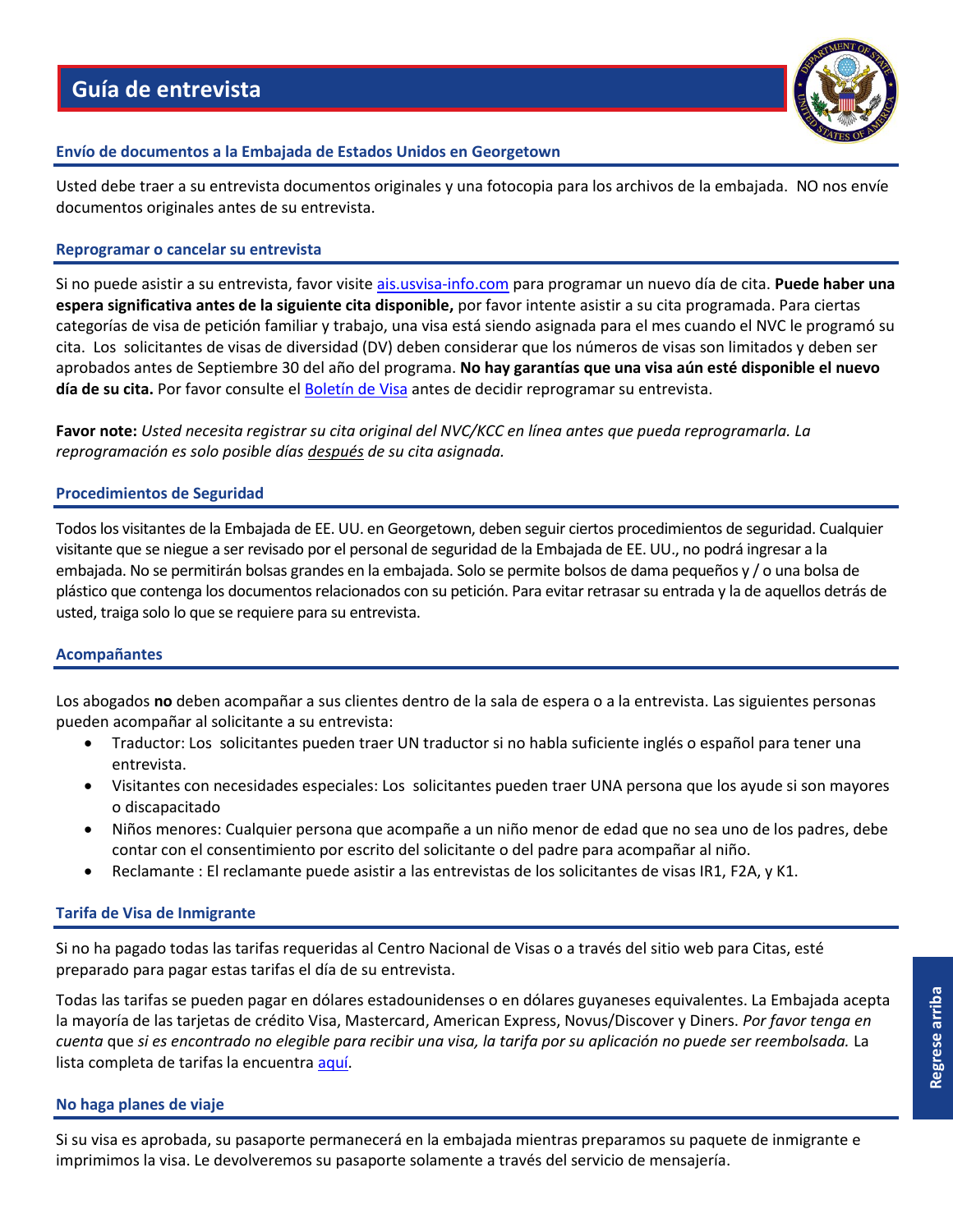# **Después de su entrevista**



<span id="page-13-0"></span>El oficial consular puede tomar una decisión sobre una aplicación de visa sólo luego de revisarla y entrevistar al solicitante *No hay garantías que usted recibirá una visa.* No venda su casa, vehículo o propiedad, no renuncie a su trabajo, no haga compra de boletos aéreos no reembolsables o haga algún otro viaje hasta que reciba su visa de inmigrante.

#### **Si requiere más información**

En ocasiones el oficial consular no puede tomar una decisión sobre una aplicación de visa porque necesita revisar documentos adicionales o el caso requiere pasar por un proceso administrativo adicional. *Cuando se requieren documentos adicionales,* el oficial consular le dará una carta de negación pidiéndole que envíe más documentos. La carta incluirá instrucciones sobre cómo enviar estos documentos a la embajada. El *proceso administrativo* requiere un tiempo adicional luego de la entrevista. La mayoría de procesos administrativos son resueltos dentro de 60 días. Sin embargo, el tiempo varía según las circunstancias de cada caso. Antes de consultarnos sobre el estado de un proceso administrativo, favor espere **al menos** 60 días después de su entrevista.

#### **Qué pasa luego de ser aprobada la visa?**

**Pasaporte, Visa, y Paquete de Inmigrante Sellado** – Encontrará su visa de inmigrante en una página de su pasaporte. Por favor revise su visa y asegúrese que no haya errores. También le entregaremos un sobre sellado que contiene documentos, el cual debe ser entregado a las autoridades de inmigración de los EE.UU. cuando usted llegue por primera vez a EE.UU. *No abra este sobre. Llévelo con usted, no lo ponga dentro del equipaje que va a ser entregado a la aerolínea.* Lleve los resultados de su radiografía a la mano y entréguelos a las autoridades de inmigración, de ser requeridos.

**Tarifa de Inmigrante de USCIS** – Todas las personas que reciben una visa de inmigrante deben **pagar una [Tarifa de](https://uscis.gov/es/uscis-elis/tarifa-de-inmigrante-de-uscis)  [Inmigrante](https://uscis.gov/es/uscis-elis/tarifa-de-inmigrante-de-uscis)** al Servicio de Ciudadanía e Inmigración de los EE.UU. (USCIS) **antes de viajar** a Estados Unidos. Esta tarifa sirve para procesar su estatus de residente e imprimir su tarjeta de Residente Permanente. Las únicas personas exentas de pagar esta tarifa son: niños ingresando a Estados Unidos bajo el proceso de la Haya, residentes retornantes y personas viajando con una visa de prometido(a) (K) visa.

**Cuándo debe viajar** – Usted debe ingresar a Estados Unidos antes de la fecha de expiración de su visa, usualmente seis meses desde la fecha de impresión. Su visa no puede ser extendida y todas las tarifas no son reembolsables. El solicitante principal debe ingresar **antes o al mismo tiempo** que los otros miembros de la familia con visas. A menos que sean elegibles para recibir beneficios bajo la Ley de Protección del Estatus del Menor, los niños a los que se les otorga una visa antes de cumplir 21 años deben ingresar a los Estados Unidos antes de cumplir 21 años para evitar perder su estatus de inmigrante.

**Obtener su Tarjeta de Residente** – Su tarjeta de Residente Permanente Forma I-551 será enviada automáticamente a la dirección en Estados Unidos que registró en su formulario de aplicación de visa. Este es un documento muy importante que prueba que tiene permiso para residir en Estados Unidos. *Si planea viajar fuera de los Estados Unidos antes de que llegue su tarjeta verde*: Consulte los sitios web d[e USCIS \(Servicios de Ciudadanía e Inmigración de los Estados Unidos\)](https://uscis.gov/i-9-central/temporary-i-551-stamps-and-mrivs) y [CBP \(Aduanas y Protección de Fronteras de Estados Unidos\)](https://cbp.gov/travel/us-citizens/know-before-you-go/your-trip) para conocer las reglas sobre qué documentos necesita para volver a entrar en el país. También le recomendamos que consulte con la aerolínea para asegurarse de que cumple con sus reglas. *Una vez que se emita su tarjeta, no debe permanecer fuera de los Estados Unidos por más de un año. Si lo hace, perderá su condición de Residente Permanente Legal.*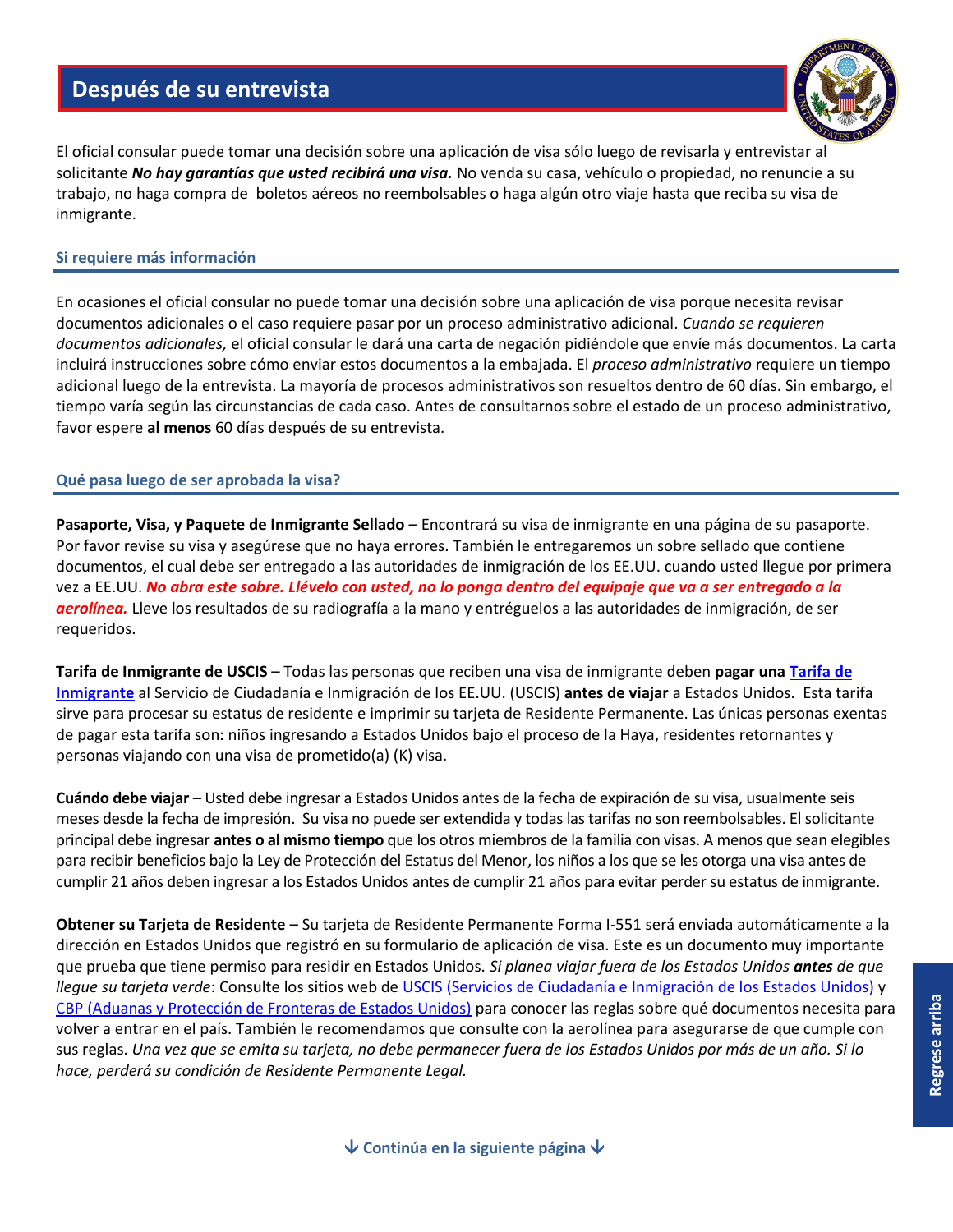# **Después de su entrevista**



**Asuntos de Niños** – Los niños son requeridos a tener ciertas vacunas antes de matricularse en una escuela en Estados Unidos. Por esto, le recomendamos que lleve el carnet de vacunas de sus hijos a Estados Unidos. Además, si su hijo es adoptado, usted tiene la custodia como resultado de un divorcio o comparte la custodia con el padre de su hijo, le recomendamos que lleve una copia de los documentos de adopción o custodia emitidos por la autoridad competente en su país de residencia. Quizás necesite estos documentos (traducidos al inglés) en Estados Unidos para asuntos como matrícula escolar, cuidados médicos y una eventual ciudadanía.

**Información para nuevos inmigrantes** – Por favor visite la página web de USCIS para información sobre cómo mudarse a Estados Unidos. Puede leer la publicación en línea "[Bienvenido a Estados Unidos: Guía para nuevos inmigrantes](https://uscis.gov/es/inmigrantesnuevos)".